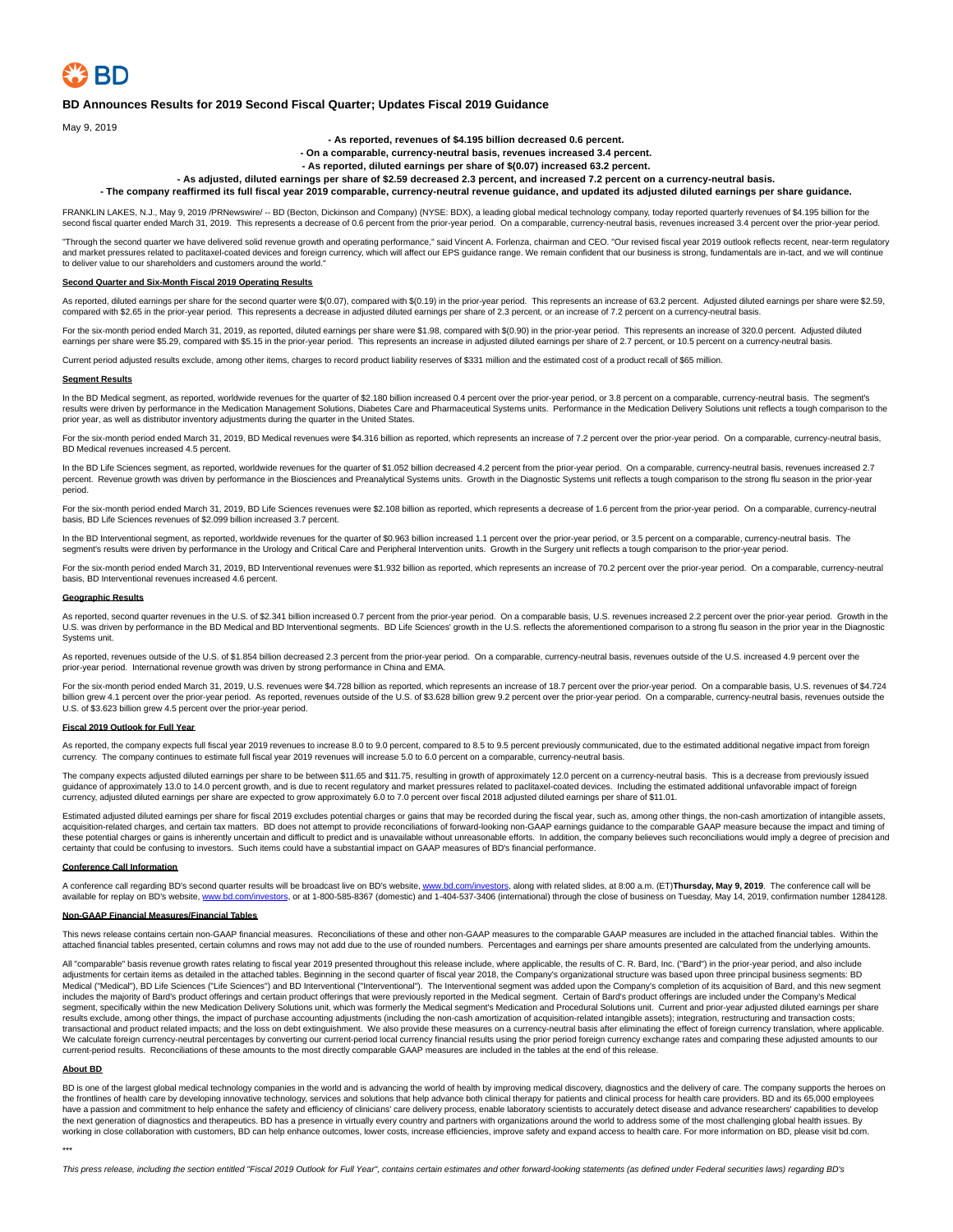performance, including future revenues and earnings per share. All such statements are based upon current expectations of BD and involve a number of business risks and uncertainties. Actual results could vary materially from anticipated results described, implied or projected in any forward-looking statement. With respect to forward-looking statements contained herein, a number of factors could cause actual results to vary<br>mate the proposed acquisition will not be realized or will not be realized within the expected timeframe; new or changing laws and regulations impacting our business (including the imposition of tariffs or changes in laws impacting international trade) or changes in enforcement practices with respect to such laws; fluctuations in costs and availability of raw materials and in BD's ability to maintain favorable supplier arrangements and<br>rela for our products or downward pricing pressure; changes in interest or foreign currency exchange rates; adverse changes in regional, national or foreign economic conditions, particularly in emerging markets, including any impact on our ability to access credit markets and finance our operations, the demand for our products and services, or our suppliers' ability to provide products needed for our operations; the adverse impact of cyber-attacks on our information systems or products; competitive factors including technological advances and new products introduced by competitors; interruptions in our supply chain or manufacturing processes; pricing and market pressures; difficulties inherent in product development, delays in product introductions and uncertainty of market acceptance of new products; adverse changes in geopolitical conditions; increases in<br>ene the potential impact of the recent FDA letter on the use of drug-coated balloons), our ability to successfully integrate any businesses we acquire; uncertainties of litigation (as described in BD's filings with the Securit and Exchange Commission); future healthcare reform outside the U.S., including changes in government pricing and reimbursement policies or other cost containment reforms; and issuance of new or revised<br>accounting standards the date hereof except as required by applicable laws or regulations.

### Contact:

Monique N. Dolecki, Investor Relations - 201-847-5378 Kristen Cardillo, Corporate Communications - 201-847-5657

## BECTON DICKINSON AND COMPANY CONSOLIDATED INCOME STATEMENTS

(Unaudited; Amounts in millions, except share and per share data)

|                                                    | Three Months Ended March 31, |                    |          |  |  |  |  |
|----------------------------------------------------|------------------------------|--------------------|----------|--|--|--|--|
|                                                    | 2019                         | 2018               | % Change |  |  |  |  |
| <b>REVENUES</b>                                    | \$<br>4.195                  | \$<br>4.222        | (0.6)    |  |  |  |  |
| Cost of products sold                              | 2.221                        | 2.616              | (15.1)   |  |  |  |  |
| Selling and administrative expense                 | 1.089                        | 1.056              | 3.1      |  |  |  |  |
| Research and development expense                   | 252                          | 259                | (2.9)    |  |  |  |  |
| Acquisitions and other restructurings              | 101                          | 104                | (3.3)    |  |  |  |  |
| Other operating expense, net                       | 396                          |                    | 100.0    |  |  |  |  |
| TOTAL OPERATING COSTS AND EXPENSES                 | 4.059                        | 4.036              | 0.6      |  |  |  |  |
| OPERATING INCOME                                   | 136                          | 186                | (26.9)   |  |  |  |  |
| Interest expense                                   | (171)                        | (185)              | (7.2)    |  |  |  |  |
| Interest income                                    | 18                           | 4                  | 385.1    |  |  |  |  |
| Other income, net                                  | 20                           |                    | 2.058.2  |  |  |  |  |
| INCOME BEFORE INCOME TAXES                         | 3                            | 6                  | (50.5)   |  |  |  |  |
| Income tax (benefit) provision                     | (17)                         | 18                 | (192.6)  |  |  |  |  |
| NET INCOME (LOSS)                                  | 20                           | (12)               | 267.8    |  |  |  |  |
| Preferred stock dividends                          | (38)                         | (38)               |          |  |  |  |  |
| NET LOSS APPLICABLE TO COMMON                      |                              |                    |          |  |  |  |  |
| <b>SHAREHOLDERS</b>                                | (18)<br>-S                   | (50)<br>\$         | 64.3     |  |  |  |  |
| <b>EARNINGS PER SHARE</b>                          |                              |                    |          |  |  |  |  |
| Basic Loss per Share                               | \$<br>(0.07)                 | (0.19)<br>\$       | 63.2     |  |  |  |  |
| Diluted Loss per Share                             | \$<br>(0.07)                 | \$<br>(0.19)       | 63.2     |  |  |  |  |
| AVERAGE SHARES OUTSTANDING (in thousands)<br>Basic |                              |                    |          |  |  |  |  |
| Diluted                                            | 269.882<br>269.882           | 267.341<br>267.341 |          |  |  |  |  |

BECTON DICKINSON AND COMPANY

CONSOLIDATED INCOME STATEMENTS

(Unaudited; Amounts in millions, except share and per share data)

|                                           | Six Months Ended March 31. |         |    |         |          |  |  |  |
|-------------------------------------------|----------------------------|---------|----|---------|----------|--|--|--|
|                                           |                            | 2019    |    | 2018    | % Change |  |  |  |
| <b>REVENUES</b>                           | \$                         | 8.355   | \$ | 7.302   | 14.4     |  |  |  |
| Cost of products sold                     |                            | 4.408   |    | 4.143   | 6.4      |  |  |  |
| Selling and administrative expense        |                            | 2.161   |    | 1.829   | 18.2     |  |  |  |
| Research and development expense          |                            | 510     |    | 451     | 13.1     |  |  |  |
| Acquisitions and other restructurings     |                            | 191     |    | 458     | (58.2)   |  |  |  |
| Other operating expense, net              |                            | 61      |    |         | 100.0    |  |  |  |
| TOTAL OPERATING COSTS AND EXPENSES        |                            | 7.332   |    | 6.881   | 6.6      |  |  |  |
| OPERATING INCOME                          |                            | 1.024   |    | 422     | 142.8    |  |  |  |
| Interest expense                          |                            | (342)   |    | (343)   | (0.3)    |  |  |  |
| Interest income                           |                            | 6       |    | 48      | (87.9)   |  |  |  |
| Other income (expense), net               |                            | 30      |    | (15)    | 301.5    |  |  |  |
| <b>INCOME BEFORE INCOME TAXES</b>         |                            | 718     |    | 111     | 544.7    |  |  |  |
| Income tax provision                      |                            | 98      |    | 260     | (62.2)   |  |  |  |
| NET INCOME (LOSS)                         |                            | 619     |    | (148)   | 517.4    |  |  |  |
| Preferred stock dividends                 |                            | (76)    |    | (76)    |          |  |  |  |
| NET INCOME (LOSS) APPLICABLE TO COMMON    |                            |         |    |         |          |  |  |  |
| <b>SHAREHOLDERS</b>                       | \$                         | 544     | \$ | (224)   | 342.5    |  |  |  |
| <b>EARNINGS PER SHARE</b>                 |                            |         |    |         |          |  |  |  |
| Basic Earnings (Loss) per Share           | \$                         | 2.02    | \$ | (0.90)  | 324.4    |  |  |  |
| Diluted Earnings (Loss) per Share         | \$                         | 1.98    | \$ | (0.90)  | 320.0    |  |  |  |
| AVERAGE SHARES OUTSTANDING (in thousands) |                            |         |    |         |          |  |  |  |
| Basic                                     |                            | 269.454 |    | 248.484 |          |  |  |  |
| Diluted                                   |                            | 274.429 |    | 248.484 |          |  |  |  |

BECTON DICKINSON AND COMPANY CONDENSED CONSOLIDATED BALANCE SHEETS (Amounts in millions)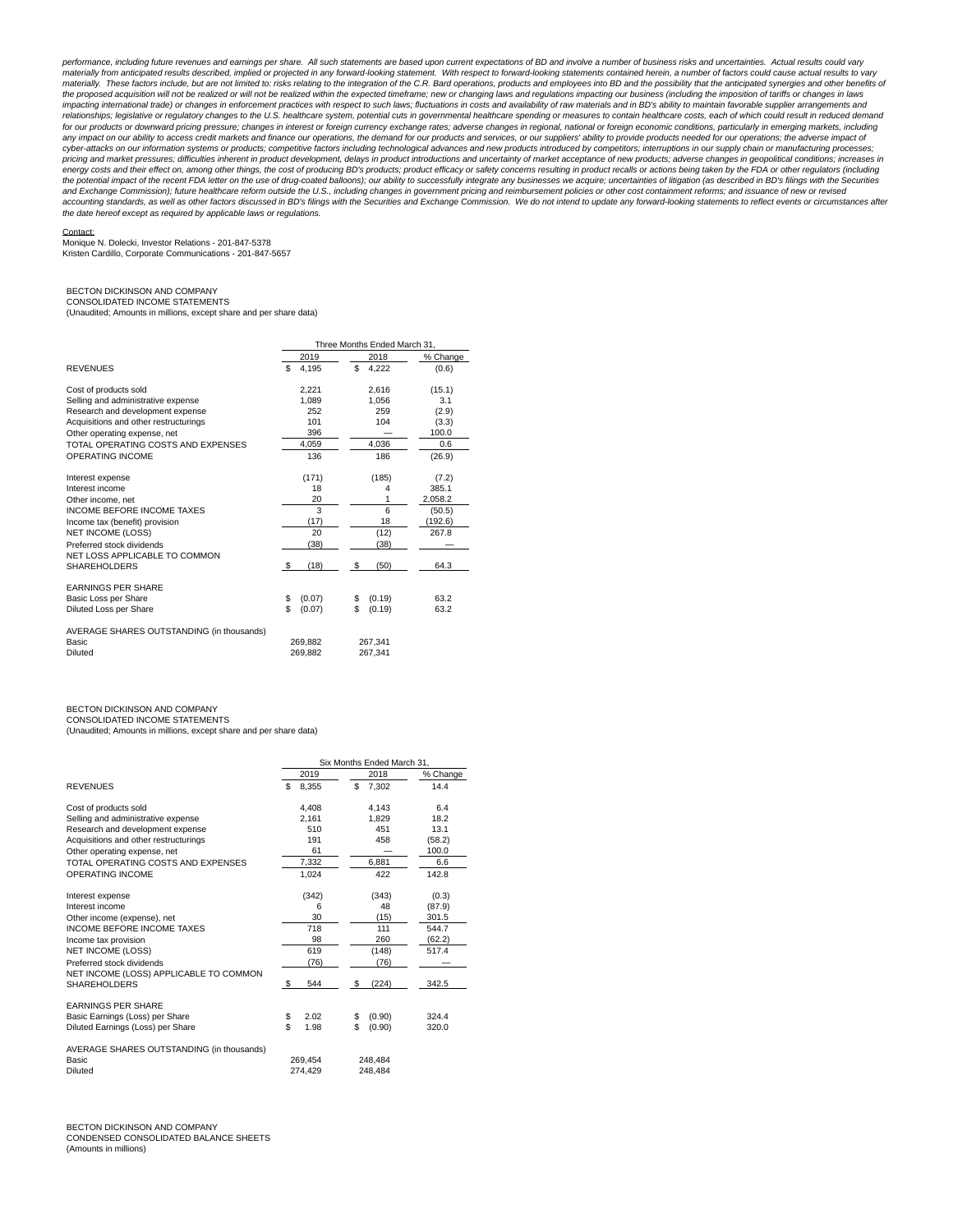|                                            |              | March 31, 2019 | September 30, 2018 |
|--------------------------------------------|--------------|----------------|--------------------|
|                                            |              | (Unaudited)    |                    |
| <b>ASSETS</b>                              |              |                |                    |
| Cash and equivalents                       | \$           | 686            | \$<br>1,140        |
| Restricted cash                            |              | 81             | 96                 |
| Short-term investments                     |              | 10             | 17                 |
| Trade receivables, net                     |              | 2,279          | 2,319              |
| Inventories                                |              | 2,627          | 2,451              |
| Assets held for sale                       |              |                | 137                |
| Prepaid expenses and other                 |              | 1,161          | 1,251              |
| <b>TOTAL CURRENT ASSETS</b>                |              | 6,844          | 7,411              |
| Property, plant and equipment, net         |              | 5,473          | 5.375              |
| Goodwill and other intangibles, net        |              | 39,220         | 40,041             |
| Other Assets                               |              | 1,061          | 1,078              |
| <b>TOTAL ASSETS</b>                        | $\mathbf{s}$ | 52,598         | \$<br>53,904       |
| LIABILITIES AND SHAREHOLDERS' EQUITY       |              |                |                    |
| Short-term debt                            | \$           | 3.057          | \$<br>2,601        |
| Other current liabilities                  |              | 4,050          | 4,615              |
| Long-term debt                             |              | 17.556         | 18.894             |
| Long-term employee benefit obligations     |              | 815            | 1,056              |
| Deferred income taxes and other            |              | 5.810          | 5,743              |
| Shareholders' equity                       |              | 21,309         | 20,994             |
| TOTAL LIABILITIES AND SHAREHOLDERS' EQUITY | \$           | 52,598         | \$<br>53,904       |

BECTON DICKINSON AND COMPANY<br>CONDENSED CONSOLIDATED STATEMENTS OF CASH FLOWS<br>(Unaudited; Amounts in millions)

|                                                           |           | Six Months Ended March 31, |
|-----------------------------------------------------------|-----------|----------------------------|
|                                                           | 2019      | 2018                       |
| OPERATING ACTIVITIES                                      |           |                            |
| Net income (loss)                                         | \$<br>619 | S<br>(148)                 |
| Depreciation and amortization                             | 1.126     | 844                        |
| Change in operating assets and liabilities and other, net | (718)     | 322                        |
| NET CASH PROVIDED BY OPERATING ACTIVITIES                 | 1.027     | 1.017                      |
| <b>INVESTING ACTIVITIES</b>                               |           |                            |
| Capital expenditures                                      | (362)     | (391)                      |
| Acquisitions of businesses, net of cash acquired          |           | (15,006)                   |
| Proceeds from divestitures, net                           | 477       | 100                        |
| Other, net                                                | (85)      | (77)                       |
| NET CASH PROVIDED BY (USED FOR) INVESTING                 |           |                            |
| <b>ACTIVITIES</b>                                         | 30        | (15, 373)                  |
| <b>FINANCING ACTIVITIES</b>                               |           |                            |
| Change in credit facility borrowings                      |           | 380                        |
| Proceeds from long-term debt and term loans               |           | 3.622                      |
| Payments of debt and term loans                           | (905)     | (1,833)                    |
| Dividends paid                                            | (491)     | (449)                      |
| Other, net                                                | (135)     | (155)                      |
| NET CASH (USED FOR) PROVIDED BY FINANCING                 |           |                            |
| <b>ACTIVITIES</b>                                         | (1,532)   | 1,565                      |
| Effect of exchange rate changes on cash and equivalents   |           |                            |
| and restricted cash                                       | 5         | 29                         |
| NET DECREASE IN CASH AND EQUIVALENTS AND                  |           |                            |
| <b>RESTRICTED CASH</b>                                    | (469)     | (12, 762)                  |
| OPENING CASH AND EQUIVALENTS AND                          |           |                            |
| <b>RESTRICTED CASH</b>                                    | 1,236     | 14,179                     |
| CLOSING CASH AND EQUIVALENTS AND                          |           |                            |
| <b>RESTRICTED CASH</b>                                    | 767       | 1,417                      |

# BECTON DICKINSON AND COMPANY<br>SUPPLEMENTAL REVENUE INFORMATION<br>REVENUES BY BUSINESS SEGMENTS AND UNITS - UNITED STATES<br>Three Months Ended March 31,<br>(Unaudited; Amounts in millions)

|                                        | Α<br>2019   |    | B<br>2018 | $C=(A-B)/B$<br>% Change |
|----------------------------------------|-------------|----|-----------|-------------------------|
| <b>BD MEDICAL</b>                      |             |    |           |                         |
| <b>Medication Delivery Solutions</b>   | \$<br>484   | \$ | 504       | (4.0)                   |
| <b>Medication Management Solutions</b> | 497         |    | 461       | 7.9                     |
| Diabetes Care                          | 137         |    | 131       | 4.7                     |
| <b>Pharmaceutical Systems</b>          | 93          |    | 82        | 12.7                    |
| TOTAL                                  | \$<br>1,211 | \$ | 1,178     | 2.8                     |
| <b>BD LIFE SCIENCES</b>                |             |    |           |                         |
| <b>Preanalytical Systems</b>           | \$<br>171   | \$ | 181       | (5.9)                   |
| <b>Diagnostic Systems</b>              | 180         |    | 201       | (10.5)                  |
| <b>Biosciences</b>                     | 120         |    | 116       | 3.8                     |
| <b>TOTAL</b>                           | \$<br>470   | -S | 498       | (5.5)                   |
| <b>BD INTERVENTIONAL</b>               |             |    |           |                         |
| Surgery                                | \$<br>271   | \$ | 276       | (1.9)                   |
| Peripheral Intervention                | 194         |    | 194       | 0.1                     |
| Urology and Critical Care              | 195         |    | 180       | 8.7                     |
| <b>TOTAL</b>                           | \$<br>659   | -S | 649       | 1.6                     |
| TOTAL UNITED STATES                    | \$<br>2,341 | \$ | 2,325     | 0.7                     |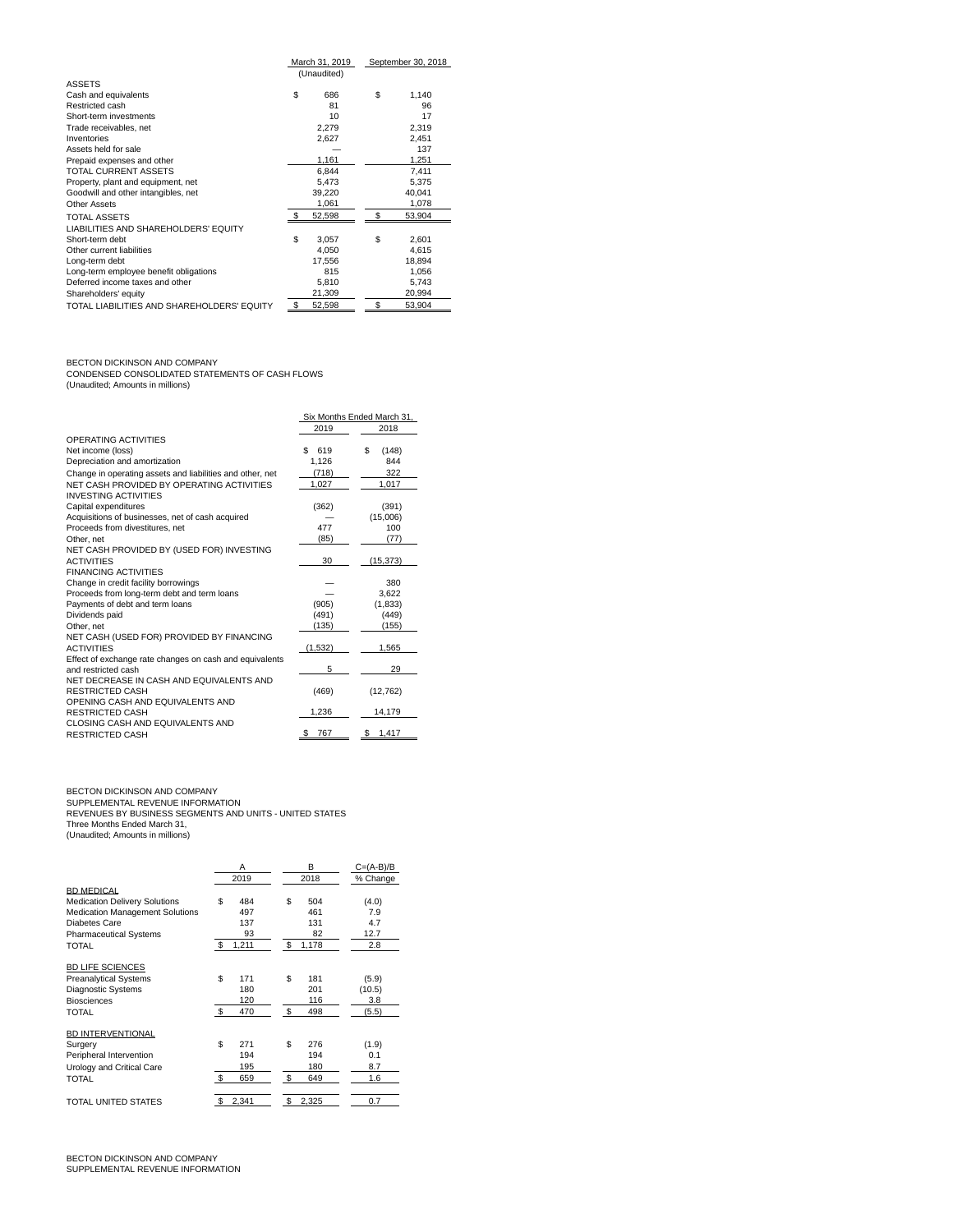## REVENUES BY BUSINESS SEGMENTS AND UNITS - INTERNATIONAL Three Months Ended March 31, (continued) (Unaudited; Amounts in millions)

|                                      |              |       |     |       |    |           | $D=(A-B)/B$ | $E=(A-B-C)/B$ |
|--------------------------------------|--------------|-------|-----|-------|----|-----------|-------------|---------------|
|                                      |              | Α     |     | в     |    | C         |             | % Change      |
|                                      |              | 2019  |     | 2018  |    | FX Impact | Reported    | <b>FXN</b>    |
| <b>BD MEDICAL</b>                    |              |       |     |       |    |           |             |               |
| <b>Medication Delivery Solutions</b> | \$           | 446   | \$  | 454   | \$ | (31)      | (1.9)       | 4.9           |
| Medication Management Solutions      |              | 118   |     | 120   |    | (8)       | (1.9)       | 4.8           |
| Diabetes Care                        |              | 133   |     | 136   |    | (9)       | (2.3)       | 4.4           |
| <b>Pharmaceutical Systems</b>        |              | 273   |     | 284   |    | (15)      | (3.8)       | 1.3           |
| <b>TOTAL</b>                         | -S           | 969   | S   | 994   | -S | (63)      | (2.5)       | 3.8           |
| <b>BD LIFE SCIENCES</b>              |              |       |     |       |    |           |             |               |
| <b>Preanalytical Systems</b>         | \$           | 195   | \$  | 200   | \$ | (15)      | (2.4)       | 4.9           |
| <b>Diagnostic Systems</b>            |              | 209   |     | 209   |    | (12)      |             | 5.9           |
| <b>Biosciences</b>                   |              | 177   |     | 191   |    | (9)       | (7.1)       | (2.3)         |
| <b>TOTAL</b>                         | \$.          | 582   | S   | 600   | \$ | (36)      | (3.1)       | 3.0           |
| <b>BD INTERVENTIONAL</b>             |              |       |     |       |    |           |             |               |
| Surgery                              | \$           | 75    | \$  | 75    | \$ | (4)       | 0.2         | 5.7           |
| Peripheral Intervention              |              | 148   |     | 145   |    | (9)       | 2.6         | 8.8           |
| Urology and Critical Care            |              | 80    |     | 84    |    | (4)       | (4.6)       | 0.2           |
| <b>TOTAL</b>                         | $\mathbf{s}$ | 303   | \$. | 303   | \$ | (17)      |             | 5.6           |
| <b>TOTAL INTERNATIONAL</b>           | \$           | 1,854 | \$  | 1,898 | \$ | (116)     | (2.3)       | 3.8           |

BECTON DICKINSON AND COMPANY<br>SUPPLEMENTAL REVENUE INFORMATION<br>REVENUES BY BUSINESS SEGMENTS AND UNITS - TOTAL<br>Three Months Ended March 31, (continued)<br>(Unaudited; Amounts in millions)

|                                        |              |       |    |       |    |           | $D=(A-B)/B$ | $E=(A-B-C)/B$ |
|----------------------------------------|--------------|-------|----|-------|----|-----------|-------------|---------------|
|                                        |              | A     |    | в     |    | С         |             | % Change      |
|                                        |              | 2019  |    | 2018  |    | FX Impact | Reported    | <b>FXN</b>    |
| <b>BD MEDICAL</b>                      |              |       |    |       |    |           |             |               |
| <b>Medication Delivery Solutions</b>   | \$           | 929   | \$ | 958   | \$ | (31)      | (3.0)       | 0.2           |
| <b>Medication Management Solutions</b> |              | 615   |    | 581   |    | (8)       | 5.9         | 7.3           |
| Diabetes Care                          |              | 270   |    | 267   |    | (9)       | 1.1         | 4.5           |
| <b>Pharmaceutical Systems</b>          |              | 366   |    | 366   |    | (15)      | (0.1)       | 3.9           |
| <b>TOTAL</b>                           | \$           | 2,180 | S  | 2,172 | S  | (63)      | 0.4         | 3.3           |
| <b>BD LIFE SCIENCES</b>                |              |       |    |       |    |           |             |               |
| <b>Preanalytical Systems</b>           | \$           | 366   | S  | 381   | \$ | (15)      | (4.1)       | (0.2)         |
| <b>Diagnostic Systems</b>              |              | 389   |    | 410   |    | (12)      | (5.1)       | (2.1)         |
| <b>Biosciences</b>                     |              | 297   |    | 307   |    | (9)       | (3.0)       |               |
| <b>TOTAL</b>                           | \$           | 1,052 | \$ | 1,098 | \$ | (36)      | (4.2)       | (0.9)         |
| <b>BD INTERVENTIONAL</b>               |              |       |    |       |    |           |             |               |
| Surgery                                | \$           | 345   | S  | 351   | \$ | (4)       | (1.5)       | (0.3)         |
| Peripheral Intervention                |              | 342   |    | 338   |    | (9)       | 1.1         | 3.8           |
| Urology and Critical Care              |              | 275   |    | 264   |    | (4)       | 4.5         | 6.0           |
| <b>TOTAL</b>                           | $\mathbf{s}$ | 963   | S  | 952   | \$ | (17)      | 1.1         | 2.9           |
| <b>TOTAL REVENUES</b>                  | \$           | 4,195 | \$ | 4,222 | \$ | (116)     | (0.6)       | 2.1           |

BECTON DICKINSON AND COMPANY<br>SUPPLEMENTAL REVENUE INFORMATION<br>REVENUES BY BUSINESS SEGMENTS AND UNITS - UNITED STATES<br>Six Months Ended March 31,

(Unaudited; Amounts in millions)

|                                        | А           | B           | $C=(A-B)/B$ |
|----------------------------------------|-------------|-------------|-------------|
|                                        | 2019        | 2018        | % Change    |
| <b>BD MEDICAL</b>                      |             |             |             |
| <b>Medication Delivery Solutions</b>   | \$<br>1.004 | S<br>874    | 14.9        |
| <b>Medication Management Solutions</b> | 1,003       | 932         | 7.7         |
| Diabetes Care                          | 282         | 277         | 2.0         |
| <b>Pharmaceutical Systems</b>          | 161         | 136         | 18.3        |
| TOTAL                                  | \$<br>2,450 | \$<br>2,218 | 10.5        |
| <b>BD LIFE SCIENCES</b>                |             |             |             |
| <b>Preanalytical Systems</b>           | \$<br>371   | Ś.<br>366   | 1.5         |
| <b>Diagnostic Systems</b>              | 355         | 367         | (3.4)       |
| <b>Biosciences</b>                     | 228         | 224         | 1.9         |
| TOTAL                                  | \$<br>954   | - \$<br>957 | (0.3)       |
| BD INTERVENTIONAL                      |             |             |             |
| Surgery                                | \$<br>545   | \$.<br>428  | 27.3        |
| Peripheral Intervention                | 385         | 198         | 94.4        |
| Urology and Critical Care              | 393         | 180         | 118.6       |
| TOTAL                                  | \$<br>1,323 | \$<br>806   | 64.1        |
| TOTAL UNITED STATES                    | \$<br>4,728 | S<br>3,982  | 18.7        |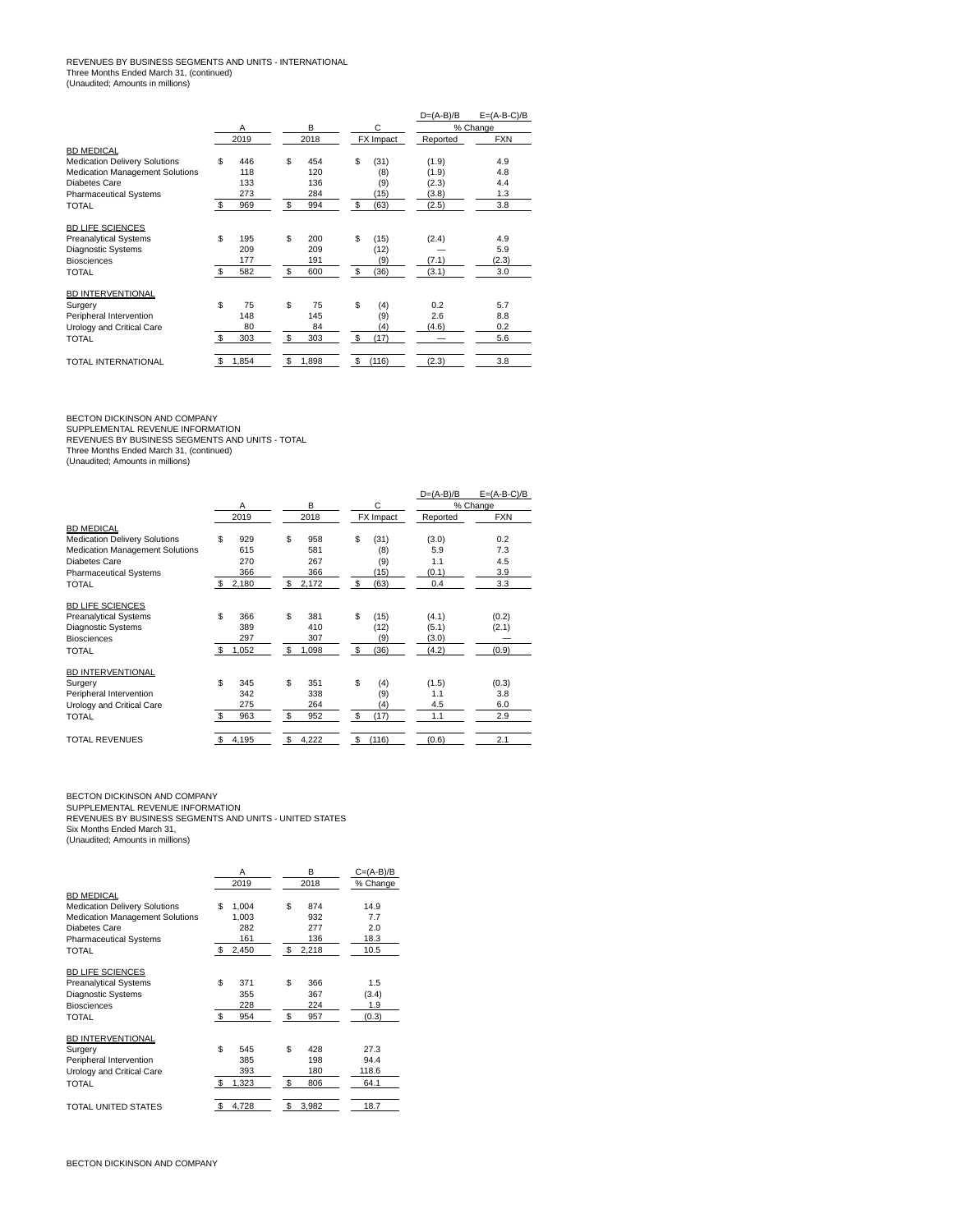## SUPPLEMENTAL REVENUE INFORMATION<br>REVENUES BY BUSINESS SEGMENTS AND UNITS - INTERNATIONAL<br>Six Months Ended March 31, (continued) (Unaudited; Amounts in millions)

|                                        |      |       |    |       |             | $D=(A-B)/B$ | $E=(A-B-C)/B$ |
|----------------------------------------|------|-------|----|-------|-------------|-------------|---------------|
|                                        |      | Α     |    | в     | C           |             | % Change      |
|                                        |      | 2019  |    | 2018  | FX Impact   | Reported    | <b>FXN</b>    |
| <b>BD MEDICAL</b>                      |      |       |    |       |             |             |               |
| <b>Medication Delivery Solutions</b>   | \$   | 883   | \$ | 826   | \$<br>(51)  | 6.9         | 13.1          |
| <b>Medication Management Solutions</b> |      | 236   |    | 237   | (11)        | (0.4)       | 4.3           |
| Diabetes Care                          |      | 261   |    | 267   | (14)        | (2.2)       | 3.0           |
| <b>Pharmaceutical Systems</b>          |      | 485   |    | 475   | (19)        | 1.9         | 5.9           |
| TOTAL                                  | - \$ | 1,865 | S  | 1,806 | \$<br>(94)  | 3.3         | 8.5           |
| <b>BD LIFE SCIENCES</b>                |      |       |    |       |             |             |               |
| <b>Preanalytical Systems</b>           | \$   | 387   | \$ | 391   | \$<br>(23)  | (0.9)       | 5.1           |
| <b>Diagnostic Systems</b>              |      | 416   |    | 423   | (19)        | (1.8)       | 2.8           |
| <b>Biosciences</b>                     |      | 350   |    | 372   | (14)        | (5.8)       | (2.0)         |
| <b>TOTAL</b>                           | -S   | 1,153 | \$ | 1,186 | \$<br>(57)  | (2.7)       | 2.1           |
| <b>BD INTERVENTIONAL</b>               |      |       |    |       |             |             |               |
| Surgery                                | \$   | 148   | \$ | 99    | \$<br>(6)   | 48.7        | 55.0          |
| Peripheral Intervention                |      | 294   |    | 146   | (14)        | 101.3       | 110.9         |
| Urology and Critical Care              |      | 168   |    | 84    | (6)         | 99.7        | 106.5         |
| <b>TOTAL</b>                           | \$   | 609   | \$ | 329   | \$<br>(26)  | 85.0        | 92.9          |
| TOTAL INTERNATIONAL                    | \$.  | 3,628 | \$ | 3,321 | \$<br>(177) | 9.2         | 14.6          |

BECTON DICKINSON AND COMPANY<br>SUPPLEMENTAL REVENUE INFORMATION<br>REVENUES BY BUSINESS SEGMENTS AND UNITS - TOTAL<br>Six Months Ended March 31, (continued)<br>(Unaudited; Amounts in millions)

|                                        |     |       |     |       |             | $D=(A-B)/B$ | $E=(A-B-C)/B$ |
|----------------------------------------|-----|-------|-----|-------|-------------|-------------|---------------|
|                                        | Α   |       |     | B     | С           |             | % Change      |
|                                        |     | 2019  |     | 2018  | FX Impact   | Reported    | <b>FXN</b>    |
| <b>BD MEDICAL</b>                      |     |       |     |       |             |             |               |
| <b>Medication Delivery Solutions</b>   | \$  | 1,887 | \$  | 1,700 | \$<br>(51)  | 11.0        | 14.0          |
| <b>Medication Management Solutions</b> |     | 1,239 |     | 1,168 | (11)        | 6.0         | 7.0           |
| Diabetes Care                          |     | 544   |     | 544   | (14)        | (0.1)       | 2.5           |
| <b>Pharmaceutical Systems</b>          |     | 646   |     | 612   | (19)        | 5.6         | 8.6           |
| <b>TOTAL</b>                           | \$. | 4,316 | \$  | 4,024 | \$<br>(94)  | 7.2         | 9.6           |
| <b>BD LIFE SCIENCES</b>                |     |       |     |       |             |             |               |
| <b>Preanalytical Systems</b>           | \$  | 758   | S   | 756   | \$<br>(23)  | 0.3         | 3.4           |
| <b>Diagnostic Systems</b>              |     | 771   |     | 791   | (19)        | (2.5)       | (0.1)         |
| <b>Biosciences</b>                     |     | 579   |     | 596   | (14)        | (2.9)       | (0.5)         |
| <b>TOTAL</b>                           | s.  | 2,108 | \$  | 2,143 | \$<br>(57)  | (1.6)       | 1.0           |
| BD INTERVENTIONAL                      |     |       |     |       |             |             |               |
| Surgery                                | \$  | 693   | \$  | 528   | \$<br>(6)   | 31.3        | 32.5          |
| Peripheral Intervention                |     | 679   |     | 344   | (14)        | 97.3        | 101.4         |
| Urology and Critical Care              |     | 560   |     | 264   | (6)         | 112.6       | 114.7         |
| <b>TOTAL</b>                           | -S  | 1,932 | \$. | 1,135 | \$<br>(26)  | 70.2        | 72.5          |
| <b>TOTAL REVENUES</b>                  | \$  | 8,355 | \$  | 7,302 | \$<br>(177) | 14.4        | 16.9          |

BECTON DICKINSON AND COMPANY<br>SUPPLEMENTAL INFORMATION<br>RECONCILIATION OF REPORTED REVENUE CHANGE TO COMPARABLE REVENUE CHANGE - UNITED STATES Three Months Ended March 31, (Unaudited; Amounts in millions)

|                                                                                                                                                  | A                                            | B                                            | C                                              | $D=B+C$                                      | $E=(A-D)/D$                        |
|--------------------------------------------------------------------------------------------------------------------------------------------------|----------------------------------------------|----------------------------------------------|------------------------------------------------|----------------------------------------------|------------------------------------|
|                                                                                                                                                  | <b>BD</b><br>Reported<br>2019                | <b>BD</b><br>Reported<br>2018                | <b>Divestiture</b><br>and Other<br>Adjustments | Comparable<br>2018                           | Comparable<br>% Change             |
| <b>BD MEDICAL</b>                                                                                                                                |                                              |                                              | (a)                                            |                                              |                                    |
| <b>Medication Delivery Solutions</b><br><b>Medication Management Solutions</b><br>Diabetes Care<br><b>Pharmaceutical Systems</b><br><b>TOTAL</b> | \$<br>484<br>497<br>137<br>93<br>1,211<br>s. | \$<br>504<br>461<br>131<br>82<br>\$<br>1,178 | \$<br>(9)<br>\$<br>(9)                         | \$<br>495<br>461<br>131<br>82<br>\$<br>1,169 | (2.3)<br>7.9<br>4.7<br>12.7<br>3.6 |
| <b>BD LIFE SCIENCES</b>                                                                                                                          |                                              |                                              |                                                |                                              |                                    |
| <b>Preanalytical Systems</b><br>Diagnostic Systems<br><b>Biosciences</b><br><b>TOTAL</b>                                                         | \$<br>171<br>180<br>120<br>\$<br>470         | \$<br>181<br>201<br>116<br>\$<br>498         | \$<br>(12)<br>(9)<br>\$<br>(21)                | \$<br>169<br>201<br>107<br>\$<br>477         | 0.8<br>(10.5)<br>12.5<br>(1.3)     |
| BD INTERVENTIONAL<br>Surgery                                                                                                                     | \$<br>271                                    | \$<br>276                                    | \$<br>(5)                                      | \$<br>271                                    | (0.3)                              |
| Peripheral Intervention<br>Urology and Critical Care                                                                                             | 194<br>195                                   | 194<br>180                                   |                                                | 194<br>180                                   | 0.1<br>8.7                         |
| <b>TOTAL</b>                                                                                                                                     | \$<br>659                                    | \$<br>649                                    | \$<br>(5)                                      | \$<br>645                                    | 2.3                                |
| TOTAL UNITED STATES                                                                                                                              | 2,341<br>\$                                  | \$<br>2,325                                  | \$<br>(34)                                     | \$<br>2,291                                  | 2.2                                |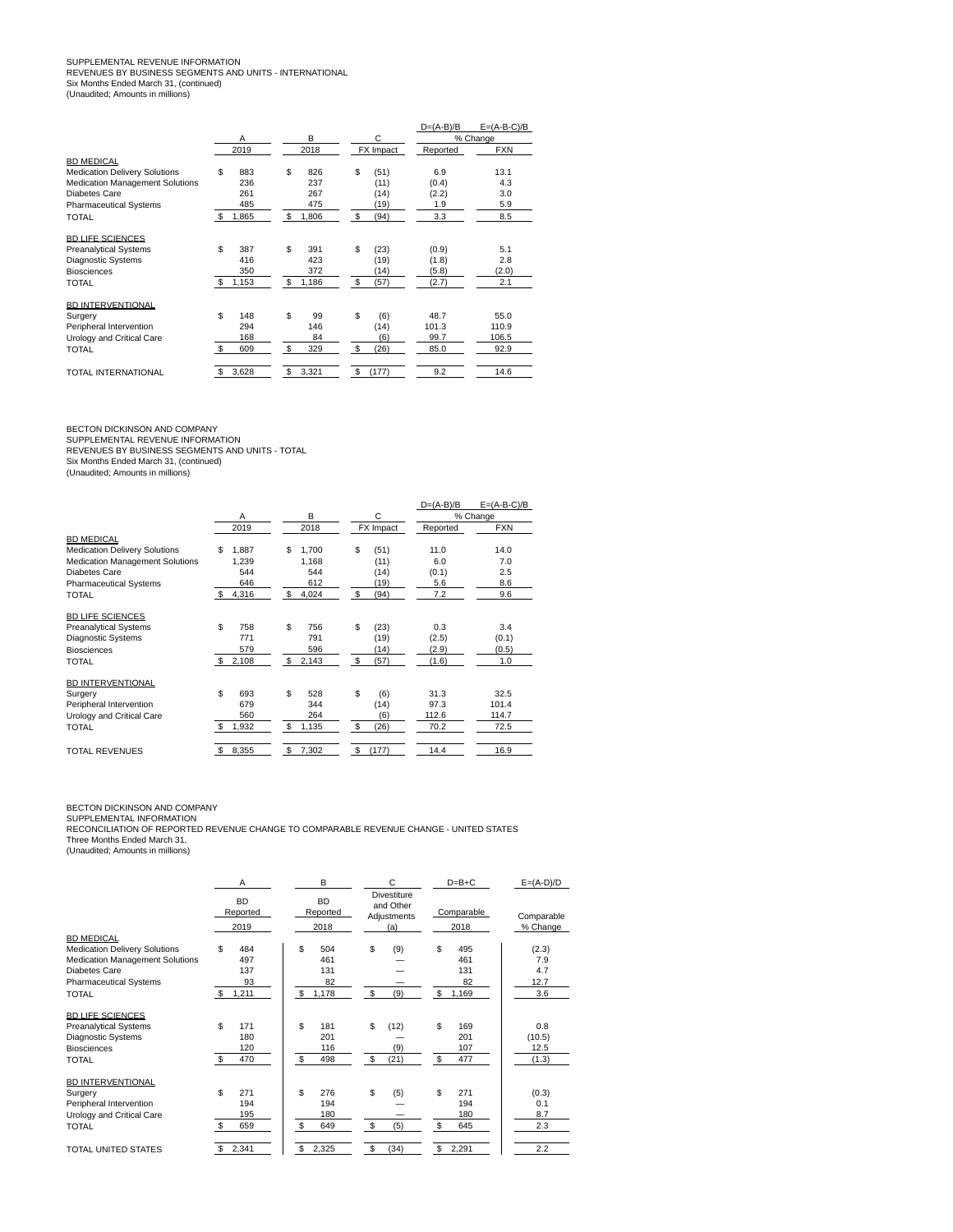(a) Amounts include adjustments for BD's divestitures of its Advanced Bioprocessing business and soft tissue core needle biopsy product line, as well as Bard's divestiture of its Aspira® product line. Additionally,<br>Medicat 2018. Accordingly, to ensure comparability of revenue growth, the results for the quarter ended March 31, 2018 have been adjusted to reflect these cumulative fees. The Company records rebate and customer incentive fees as a reduction to revenue.

## BECTON DICKINSON AND COMPANY

SUPPLEMENTAL INFORMATION RECONCILIATION OF REPORTED REVENUE CHANGE TO COMPARABLE REVENUE CHANGE - INTERNATIONAL Three Months Ended March 31, (continued) (Unaudited; Amounts in millions)

|                                        |             |             |                    |             |             | $F = (A-D -$ |
|----------------------------------------|-------------|-------------|--------------------|-------------|-------------|--------------|
|                                        | Α           | B           | C                  | $D=B+C$     | E           | E)/D         |
|                                        | <b>BD</b>   | <b>BD</b>   | <b>Divestiture</b> |             |             |              |
|                                        | Reported    | Reported    | Adjustments        | Comparable  | FX Impact   | FXN %        |
|                                        | 2019        | 2018        | (a)                | 2018        | (b)         | Change       |
| <b>BD MEDICAL</b>                      |             |             |                    |             |             |              |
| <b>Medication Delivery Solutions</b>   | \$<br>446   | \$<br>454   | \$.                | \$<br>454   | S<br>(32)   | 5.2          |
| <b>Medication Management Solutions</b> | 118         | 120         |                    | 120         | (8)         | 4.8          |
| Diabetes Care                          | 133         | 136         |                    | 136         | (10)        | 4.8          |
| <b>Pharmaceutical Systems</b>          | 273         | 284         |                    | 284         | (15)        | 1.3          |
| <b>TOTAL</b>                           | \$<br>969   | \$<br>994   | \$                 | S<br>994    | \$<br>(64)  | 4.0          |
|                                        |             |             |                    |             |             |              |
| <b>BD LIFE SCIENCES</b>                |             |             |                    |             |             |              |
| <b>Preanalytical Systems</b>           | \$<br>195   | \$.<br>200  | \$                 | \$<br>200   | \$.<br>(16) | 5.8          |
| Diagnostic Systems                     | 209         | 209         |                    | 209         | (14)        | 6.9          |
| <b>Biosciences</b>                     | 177         | 191         | (13)               | 178         | (10)        | 5.1          |
| <b>TOTAL</b>                           | \$<br>582   | \$<br>600   | \$<br>(13)         | S<br>587    | S<br>(41)   | 6.0          |
|                                        |             |             |                    |             |             |              |
| <b>BD INTERVENTIONAL</b>               |             |             |                    |             |             |              |
| Surgery                                | \$<br>75    | \$<br>75    | \$<br>(1)          | \$<br>74    | \$.<br>(4)  | 6.9          |
| Peripheral Intervention                | 148         | 145         |                    | 145         | (9)         | 8.8          |
| Urology and Critical Care              | 80          | 84          |                    | 84          | (4)         | 0.2          |
|                                        | \$          | \$<br>303   | \$<br>(1)          | S           | \$          |              |
| <b>TOTAL</b>                           | 303         |             |                    | 302         | (17)        | 5.9          |
|                                        | 1,854<br>\$ | \$<br>1,898 | S<br>(14)          | \$<br>1,884 | \$<br>(122) | 4.9          |
| <b>TOTAL INTERNATIONAL</b>             |             |             |                    |             |             |              |

(a) Amounts include adjustments for BD's divestitures of its Advanced Bioprocessing business and soft tissue core needle biopsy product line, as well as Bard's divestiture of its Aspira® product line. (b) Under U.S. generally accepted accounting principles and as a result of Argentina's highly inflationary economy, the functional currency of the Company's operations in Argentina was the U.S. dollar for the quarter ended March 31, 2019. The total foreign currency translation impact above includes \$6 million that was calculated by comparing local currency revenues in Argentina for the quarter ended March 31, 2019, translated using the prior-period exchange rate, to the reported U.S. dollar revenues for this same period.

BECTON DICKINSON AND COMPANY SUPPLEMENTAL INFORMATION

RECONCILIATION OF REPORTED REVENUE CHANGE TO COMPARABLE REVENUE CHANGE - TOTAL

Three Months Ended March 31, (continued)

(Unaudited; Amounts in millions)

|                                                                                                                                                                       | Α                                             | B                                               | C                                                     | $D=B+C$                                       | Е                                               | $F = (A-D -$<br>E)/D            |
|-----------------------------------------------------------------------------------------------------------------------------------------------------------------------|-----------------------------------------------|-------------------------------------------------|-------------------------------------------------------|-----------------------------------------------|-------------------------------------------------|---------------------------------|
|                                                                                                                                                                       | <b>BD</b><br>Reported<br>2019                 | <b>BD</b><br>Reported<br>2018                   | <b>Divestiture</b><br>and Other<br>Adjustments<br>(a) | Comparable<br>2018                            | FX Impact<br>(b)                                | FXN %<br>Change                 |
| <b>BD MEDICAL</b><br><b>Medication Delivery Solutions</b><br><b>Medication Management Solutions</b><br>Diabetes Care<br><b>Pharmaceutical Systems</b><br><b>TOTAL</b> | \$<br>929<br>615<br>270<br>366<br>S.<br>2,180 | \$<br>958<br>581<br>267<br>366<br>\$.<br>2,172  | \$<br>(9)<br>\$<br>(9)                                | \$<br>949<br>581<br>267<br>366<br>\$<br>2,164 | \$<br>(32)<br>(8)<br>(10)<br>(15)<br>\$<br>(64) | 1.3<br>7.3<br>4.7<br>3.9<br>3.8 |
| <b>BD LIFE SCIENCES</b><br><b>Preanalytical Systems</b><br><b>Diagnostic Systems</b><br><b>Biosciences</b><br><b>TOTAL</b>                                            | \$<br>366<br>389<br>297<br>s.<br>1,052        | \$<br>381<br>410<br>307<br>\$<br>1,098          | \$<br>(12)<br>(22)<br>\$<br>(34)                      | \$<br>369<br>410<br>285<br>\$<br>1,064        | \$<br>(16)<br>(14)<br>(10)<br>\$<br>(41)        | 3.5<br>(1.6)<br>7.9<br>2.7      |
| <b>BD INTERVENTIONAL</b><br>Surgery<br>Peripheral Intervention<br>Urology and Critical Care<br><b>TOTAL</b>                                                           | \$<br>345<br>342<br>275<br>Ŝ.<br>963          | \$.<br>351<br>338<br>264<br>$\mathbf{s}$<br>952 | \$<br>(5)<br>S<br>(5)                                 | \$<br>345<br>338<br>264<br>\$<br>947          | \$<br>(4)<br>(9)<br>(4)<br>\$<br>(17)           | 1.2<br>3.8<br>6.0<br>3.5        |
| <b>TOTAL REVENUES</b>                                                                                                                                                 | 4,195<br>\$                                   | 4,222<br>\$                                     | \$<br>(48)                                            | \$<br>4,175                                   | \$<br>(122)                                     | 3.4                             |

(a) Amounts include adjustments for BD's divestitures of its Advanced Bioprocessing business and soft tissue core needle biopsy product line, as well as Bard's divestiture of its Aspira® product line. Additionally,<br>Medicat 2018. Accordingly, to ensure comparability of revenue growth, the results for the quarter ended March 31, 2018 have been adjusted to reflect these cumulative fees. The Company records rebate and customer incentive fees as a reduction to revenue.

(b) Under U.S. generally accepted accounting principles and as a result of Argentina's highly inflationary economy, the functional currency of the Company's operations in Argentina was the U.S. dollar for the quarter ended March 31, 2019. The total foreign currency translation impact above includes \$6 million that was calculated by comparing local currency revenues in Argentina for the quarter ended March 31,<br>2019, translated u

BECTON DICKINSON AND COMPANY

SUPPLEMENTAL INFORMATION RECONCILIATION OF REPORTED REVENUE CHANGE TO COMPARABLE REVENUE CHANGE - UNITED STATES

Six Months Ended March 31,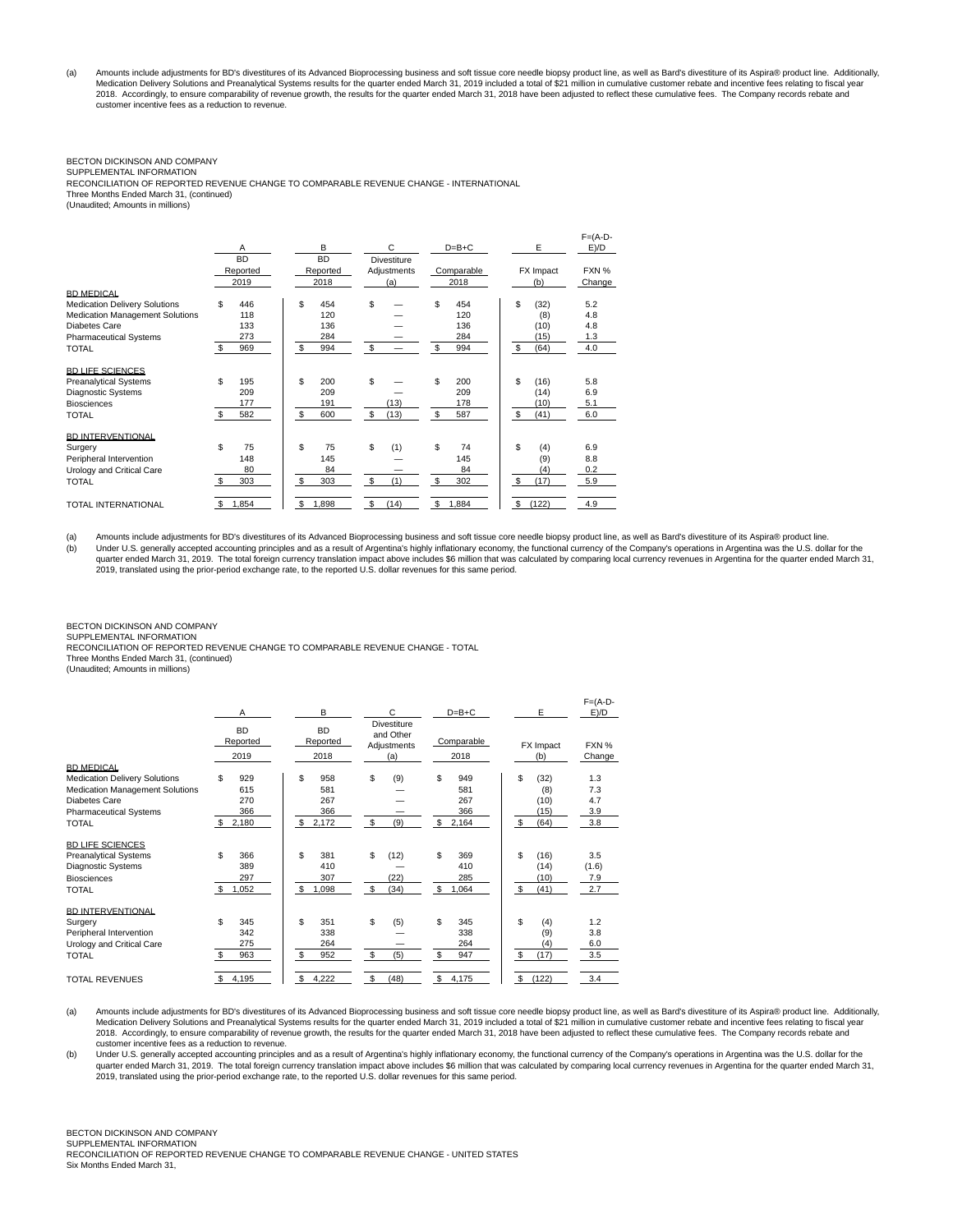|                                                                                                                                                                | Α                                          | В                                              | $C = A + B$                                     | D                                             | E                                     |                                   | G                                                     | $H=D+E+F+$<br>G                                 | $I=(C-H)/H$                        |
|----------------------------------------------------------------------------------------------------------------------------------------------------------------|--------------------------------------------|------------------------------------------------|-------------------------------------------------|-----------------------------------------------|---------------------------------------|-----------------------------------|-------------------------------------------------------|-------------------------------------------------|------------------------------------|
|                                                                                                                                                                | <b>BD</b><br>Reported<br>2019              | <b>Divestiture</b><br>Adjustments<br>(a)       | Comparable<br>2019                              | <b>BD</b><br>Reported<br>2018                 | Bard Q1 (b)<br>2018                   | Intercompany<br>Adjustment<br>(c) | <b>Divestiture</b><br>and Other<br>Adjustments<br>(a) | Comparable<br>2018                              | Comparable<br>% Change             |
| <b>BD MEDICAL</b><br>Medication Delivery Solutions<br><b>Medication Management Solutions</b><br>Diabetes Care<br><b>Pharmaceutical Systems</b><br><b>TOTAL</b> | ,004<br>\$<br>1,003<br>282<br>161<br>2,450 | \$<br>-<br>-<br>\$<br>$\overline{\phantom{m}}$ | \$<br>004<br>1,003<br>282<br>161<br>\$<br>2,450 | 874<br>S<br>932<br>277<br>136<br>\$.<br>2,218 | \$<br>145<br>S<br>145                 | \$<br>(3)<br>\$<br>(3)            | \$<br>(9)<br>\$<br>(9)                                | \$<br>1,007<br>932<br>277<br>136<br>\$<br>2,351 | (0.3)<br>7.7<br>2.0<br>18.3<br>4.2 |
| <b>BD LIFE SCIENCES</b><br><b>Preanalytical Systems</b><br>Diagnostic Systems<br><b>Biosciences</b><br><b>TOTAL</b>                                            | \$<br>371<br>355<br>228<br>954             | (4)<br>(4)<br>\$                               | 371<br>355<br>225<br>951<br>\$                  | \$<br>366<br>367<br>224<br>S<br>957           | \$<br>\$                              | \$.                               | (12)<br>\$.<br>(19)<br>\$<br>(31)                     | \$.<br>354<br>367<br>205<br>926<br>\$           | 5.0<br>(3.4)<br>9.6<br>2.7         |
| <b>BD INTERVENTIONAL</b><br>Surgery<br>Peripheral Intervention<br>Urology and Critical Care<br><b>TOTAL</b>                                                    | 545<br>\$<br>385<br>393<br>1,323           | \$.<br>-                                       | 545<br>385<br>393<br>,323                       | 428<br>\$.<br>198<br>180<br>806<br>\$.        | \$.<br>105<br>188<br>177<br>\$<br>470 | \$<br>\$                          | (15)<br>\$<br>\$<br>(15)                              | 518<br>\$<br>386<br>357<br>\$<br>1,261          | 5.2<br>(0.3)<br>10.1<br>4.9        |
| <b>TOTAL UNITED STATES</b>                                                                                                                                     | 4,728                                      | (4)<br>\$                                      | 4,724<br>\$.                                    | \$<br>3,982                                   | \$.<br>614                            | \$.<br>(3)                        | \$.<br>(54)                                           | \$.<br>4,539                                    | 4.1                                |

(a) The amounts for the six months ended March 31, 2019 and 2018 include adjustments for BD's divestiture of its Advanced Bioprocessing business. The amounts for the six months ended March 31, 2018 also include adjustments for BD's divestitures of its soft tissue core needle biopsy product line and Bard's divestiture of its Aspira® product line. Additionally, Medication Delivery Solutions and Preanalytical Systems results for the six months ended March 31, 2019 included a total of \$21 million in cumulative customer rebate and incentive fees relating to fiscal year 2018. Accordingly, to ensure comparability of<br>revenue growth,

period. (c) Represents the elimination of revenues from the Medication Delivery Solutions unit which BD previously recognized from Bard as third-party revenues and that would be treated as intercompany revenues in the current-year period.

## BECTON DICKINSON AND COMPANY

SUPPLEMENTAL INFORMATION

RECONCILIATION OF REPORTED REVENUE CHANGE TO COMPARABLE REVENUE CHANGE - INTERNATIONAL

Six Months Ended March 31, (continued) (Unaudited; Amounts in millions)

|                                      |              | B                              | $C = A + B$ | D           | E           | Е                  | $G=D+E+F$   | H           | $I = (C - G -$<br>H)/G |
|--------------------------------------|--------------|--------------------------------|-------------|-------------|-------------|--------------------|-------------|-------------|------------------------|
|                                      | <b>BD</b>    | <b>Divestiture</b>             |             | <b>BD</b>   |             | <b>Divestiture</b> |             |             |                        |
|                                      | Reported     | Adjustments                    | Comparable  | Reported    | Bard Q1 (b) | Adjustments        | Comparable  | FX Impact   | FXN %                  |
|                                      | 2019         | (a)                            | 2019        | 2018        | 2018        | (a)                | 2018        | (c)         | Change                 |
| <b>BD MEDICAL</b>                    |              |                                |             |             |             |                    |             |             |                        |
| <b>Medication Delivery Solutions</b> | \$<br>883    | \$                             | \$<br>883   | \$.<br>826  | \$.<br>68   | \$.                | \$<br>895   | \$<br>(54)  | 4.7                    |
| Medication Management Solutions      | 236          |                                | 236         | 237         |             |                    | 237         | (11)        | 4.3                    |
| <b>Diabetes Care</b>                 | 261          |                                | 261         | 267         |             |                    | 267         | (15)        | 3.3                    |
| <b>Pharmaceutical Systems</b>        | 485          |                                | 485         | 475         |             |                    | 475         | (19)        | 5.9                    |
| <b>TOTAL</b>                         | 1,865        | \$<br>-                        | .865        | \$<br>806,  | 68<br>S     | \$                 | \$<br>1,874 | \$<br>(98)  | 4.8                    |
| <b>BD LIFE SCIENCES</b>              |              |                                |             |             |             |                    |             |             |                        |
| <b>Preanalytical Systems</b>         | \$<br>387    | \$                             | 387         | \$<br>391   |             |                    | \$<br>391   | \$<br>(27)  | 6.0                    |
| <b>Diagnostic Systems</b>            | 416          |                                | 416         | 423         |             |                    | 423         | (24)        | 3.8                    |
| <b>Biosciences</b>                   | 350          | (5)                            | 345         | 372         |             | (23)               | 349         | (16)        | 3.6                    |
| <b>TOTAL</b>                         | 1,153<br>\$  | \$<br>(5)                      | \$<br>1,148 | s.<br>1,186 | \$.         | \$<br>(23)         | \$<br>1,163 | \$<br>(67)  | 4.5                    |
| <b>BD INTERVENTIONAL</b>             |              |                                |             |             |             |                    |             |             |                        |
| Surgery                              | \$<br>148    | \$                             | 148         | \$<br>99    | \$.<br>49   | S<br>(3)           | \$<br>145   | \$<br>(6)   | 6.2                    |
| Peripheral Intervention              | 294          |                                | 294         | 146         | 146         |                    | 292         | (14)        | 5.4                    |
| Urology and Critical Care            | 168          |                                | 168         | 84          | 90          |                    | 174         | (6)         | (0.5)                  |
| <b>TOTAL</b>                         | 609<br>\$.   | \$<br>$\overline{\phantom{a}}$ | 609         | \$.<br>329  | \$<br>285   | s.<br>(3)          | \$<br>611   | \$<br>(26)  | 3.9                    |
| <b>TOTAL INTERNATIONAL</b>           | 3,628<br>\$. | \$<br>(5)                      | \$<br>3,623 | \$<br>3,321 | \$.<br>353  | \$.<br>(26)        | \$<br>3,648 | \$<br>(191) | 4.5                    |

(a) The amounts for the six months ended March 31, 2019 and 2018 include adjustments for BD's divestiture of its Advanced Bioprocessing business. The amounts for the six months ended March 31, 2018 also include adjustments for BD's divestitures of its soft tissue core needle biopsy product line and Bard's divestiture of its Aspira® product line.

(b) Amounts represent revenues for the quarter ended December 31, 2017.<br>(c) Under U.S. generally accepted accounting principles and as a result of  $P$ Under U.S. generally accepted accounting principles and as a result of Argentina's highly inflationary economy, the functional currency of the Company's operations in Argentina was the U.S. dollar for the six months ended March 31, 2019. The total foreign currency translation impact above includes \$14 million that was calculated by comparing local currency revenues in Argentina for the six months ended March<br>31, 2019, translate

BECTON DICKINSON AND COMPANY

SUPPLEMENTAL INFORMATION

RECONCILIATION OF REPORTED REVENUE CHANGE TO COMPARABLE REVENUE CHANGE - TOTAL Six Months Ended March 31, (continued)

(Unaudited; Amounts in millions)

|                               |                                          | $C = A + B$        |                               |                     |                                   |                                                       | $H = D + E + F +$  |                  | $J=(C-H-$<br>$I$ )/ $H$ |
|-------------------------------|------------------------------------------|--------------------|-------------------------------|---------------------|-----------------------------------|-------------------------------------------------------|--------------------|------------------|-------------------------|
| <b>BD</b><br>Reported<br>2019 | <b>Divestiture</b><br>Adjustments<br>(a) | Comparable<br>2019 | <b>BD</b><br>Reported<br>2018 | Bard Q1 (b)<br>2018 | Intercompany<br>Adjustment<br>(n) | <b>Divestiture</b><br>and Other<br>Adjustments<br>(a) | Comparable<br>2018 | <b>FX Impact</b> | FXN %<br>Change         |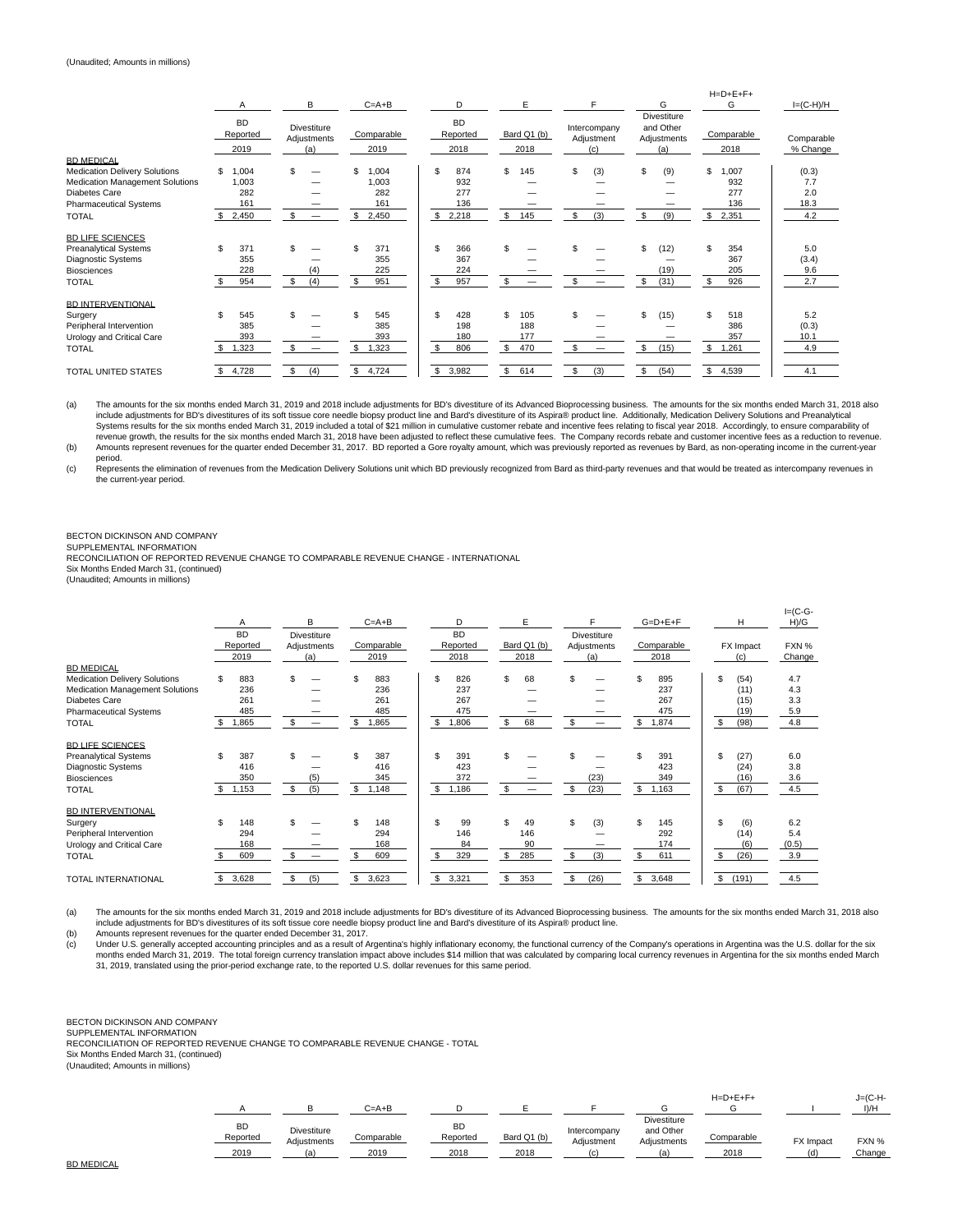| <b>Medication Delivery Solutions</b><br><b>Medication Management Solutions</b><br>Diabetes Care<br><b>Pharmaceutical Systems</b><br><b>TOTAL</b> | ,887<br>\$<br>1,239<br>544<br>646<br>4,316<br>\$ | \$<br>-<br>-<br>$\overline{\phantom{m}}$ | 1.887<br>1.239<br>544<br>646<br>\$<br>4,316 | .700<br>\$<br>1.168<br>544<br>612<br>\$<br>4,024 | \$<br>213<br>_<br>213<br>\$.         | (3)<br>\$<br>$\overline{\phantom{a}}$<br>(3)<br>\$ | \$<br>(9)<br>(9)                 | \$<br>1,901<br>1.168<br>544<br>612<br>4,226 | \$<br>(54)<br>(11)<br>(15)<br>(19)<br>(98)<br>\$ | 2.1<br>7.0<br>2.6<br>8.6<br>4.5 |
|--------------------------------------------------------------------------------------------------------------------------------------------------|--------------------------------------------------|------------------------------------------|---------------------------------------------|--------------------------------------------------|--------------------------------------|----------------------------------------------------|----------------------------------|---------------------------------------------|--------------------------------------------------|---------------------------------|
| <b>BD LIFE SCIENCES</b>                                                                                                                          |                                                  |                                          |                                             |                                                  |                                      |                                                    |                                  |                                             |                                                  |                                 |
| <b>Preanalytical Systems</b><br><b>Diagnostic Systems</b><br>Biosciences<br><b>TOTAL</b>                                                         | 758<br>771<br>579<br>2,108<br>\$                 | \$<br>_<br>(9)<br>(9)<br>\$              | 758<br>771<br>570<br>\$<br>2,099            | S<br>756<br>791<br>596<br>s.<br>2,143            | _                                    | -                                                  | \$<br>(12)<br>(42)<br>(54)<br>\$ | \$<br>744<br>791<br>554<br>\$<br>2,089      | \$<br>(27)<br>(24)<br>(16)<br>(67)<br>\$         | 5.5<br>0.5<br>5.8<br>3.7        |
| <b>BD INTERVENTIONAL</b>                                                                                                                         |                                                  |                                          |                                             |                                                  |                                      |                                                    |                                  |                                             |                                                  |                                 |
| Surgery<br>Peripheral Intervention<br>Urology and Critical Care<br><b>TOTAL</b>                                                                  | 693<br>679<br>560<br>1,932                       | _<br>£.<br>$\overline{\phantom{0}}$      | 693<br>679<br>560<br>1,932                  | \$.<br>528<br>344<br>264<br>S<br>1,135           | \$<br>153<br>334<br>267<br>\$<br>755 | \$<br>\$<br>$\overline{\phantom{m}}$               | \$<br>(18)<br>-<br>(18)<br>\$    | \$.<br>663<br>678<br>531<br>S.<br>1,872     | (6)<br>(14)<br>(6)<br>(26)<br>S                  | 5.4<br>2.2<br>6.6<br>4.6        |
| <b>TOTAL REVENUES</b>                                                                                                                            | 8,355                                            | (9)<br>\$                                | \$<br>8,347                                 | \$<br>7,302                                      | \$<br>968                            | \$<br>(3)                                          | \$<br>(81)                       | S<br>8,186                                  | \$<br>(191)                                      | 4.3                             |

(a) The amounts for the six months ended March 31, 2019 and 2018 include adjustments for BD's divestiture of its Advanced Bioprocessing business. The amounts for the six months ended March 31, 2018 also include adjustments for BD's divestitures of its soft tissue core needle biopsy product line and Bard's divestiture of its Aspira® product line. Additionally, Medication Delivery Solutions and Preanalytical<br>Systems result revenue growth, the results for the six months ended March 31, 2018 have been adjusted to reflect these cumulative fees. The Company records rebate and customer incentive fees as a reduction to revenue. (b) Amounts represent revenues for the quarter ended December 31, 2017. BD reported a Gore royalty amount, which was previously reported as revenues by Bard, as non-operating income in the current-year

period.

(c) Represents the elimination of revenues from the Medication Delivery Solutions unit which BD previously recognized from Bard as third-party revenues and that would be treated as intercompany revenues in the current-year period.

(d) Under U.S. generally accepted accounting principles and as a result of Argentina's highly inflationary economy, the functional currency of the Company's operations in Argentina was the U.S. dollar for the six months ended March 31, 2019. The total foreign currency translation impact above includes \$14 million that was calculated by comparing local currency revenues in Argentina for the six months ended March<br>31, 2019, translate

## BECTON DICKINSON AND COMPANY

SUPPLEMENTAL INFORMATION RECONCILIATION OF REPORTED DILUTED EPS TO ADJUSTED DILUTED EPS

(Unaudited)

|                                                                                                                 |        |        |              | Three Months Ended March 31        |                                          |            |                                            |
|-----------------------------------------------------------------------------------------------------------------|--------|--------|--------------|------------------------------------|------------------------------------------|------------|--------------------------------------------|
|                                                                                                                 | 2019   | 2018   | Growth       | Foreign<br>Currency<br>Translation | Foreign<br>Currency<br>Neutral<br>Growth | Growth %   | Foreign<br>Currency<br>Neutral<br>Growth % |
| Reported Diluted Loss per Share                                                                                 | (0.07) | (0.19) | 0.12         | \$ (0.25)                          | \$0.37                                   | 63.2 %     | 194.7 %                                    |
| Purchase accounting adjustments (\$379 million and \$790 million pre-tax, respectively) (1)                     | 1.40   | 2.96   |              |                                    |                                          |            |                                            |
| Restructuring costs (\$31 million and \$19 million pre-tax, respectively) (2)                                   | 0.12   | 0.07   |              |                                    |                                          |            |                                            |
| Integration costs (\$70 million and \$79 million pre-tax, respectively) (2)                                     | 0.26   | 0.29   |              |                                    |                                          |            |                                            |
| Transaction gain/loss and product-related matters (\$396 million pre-tax) (3)                                   | 1.47   |        |              |                                    |                                          |            |                                            |
| European regulatory initiative-related costs (\$10 million pre-tax) (4)                                         | 0.04   |        |              |                                    |                                          |            |                                            |
| Transaction costs (\$1 million and \$7 million pre-tax, respectively) (2)                                       |        | 0.03   |              |                                    |                                          |            |                                            |
| Losses on debt extinguishment (\$1 million and \$13 million pre-tax, respectively) (5)                          |        | 0.05   |              |                                    |                                          |            |                                            |
| Hurricane recovery costs (\$5 million pre-tax)                                                                  |        | 0.02   |              |                                    |                                          |            |                                            |
| Dilutive impact (6)                                                                                             | (0.04) | (0.06) |              |                                    |                                          |            |                                            |
| Impact of tax reform and income tax benefit of special items (\$160 million and \$137<br>million, respectively) | (0.59) | (0.51) |              |                                    |                                          |            |                                            |
| Adjusted Diluted Earnings per Share                                                                             | 2.59   | 2.65   | (0.06)<br>\$ | (0.25)<br>s.                       | \$0.19                                   | (2.3)<br>% | 7.2 %                                      |

(1) Includes adjustments related to the purchase accounting for acquisitions impacting identified intangible assets and valuation of fixed assets and debt. The amount in 2018 also included a fair value step-up adjustment of \$422 million recorded relative to Bard's inventory on the acquisition date.

(2) Represents restructuring, integration and transaction costs associated with acquisitions.

(3) Includes amounts recorded to Other operating expense, net to record product liability reserves of \$331 million and the estimated cumulative costs of a product recall of \$65 million.<br>(4) Represents initial costs require

Represents initial costs required to develop processes and systems to comply with emerging regulations such as the European Union Medical Device Regulation ("EUMDR") and General Data Protection Regulation ("GDPR").

(5) Represents losses recognized upon the extinguishment of certain long-term senior notes.<br>(6) The amount in 2019 represents the exclusion of share equivalents associated with share-

The amount in 2019 represents the exclusion of share equivalents associated with share-based plans from the reported diluted shares outstanding calculation because such equivalents would have been antidilutive due to the net loss applicable to common shareholders incurred during the period. The amount in 2018 represents the dilutive impact of BD shares issued in May 2017, in anticipation of the Bard<br>acquisition and

BECTON DICKINSON AND COMPANY

SUPPLEMENTAL INFORMATION

RECONCILIATION OF REPORTED DILUTED EPS TO ADJUSTED DILUTED EPS

(Unaudited)

|                                                                                             | Six Months Ended March 31 |        |             |             |            |          |          |  |
|---------------------------------------------------------------------------------------------|---------------------------|--------|-------------|-------------|------------|----------|----------|--|
|                                                                                             |                           |        |             |             | Foreian    |          | Foreian  |  |
|                                                                                             |                           |        |             | Foreign     | Currency   |          | Currency |  |
|                                                                                             |                           |        |             | Currency    | Neutral    |          | Neutral  |  |
|                                                                                             | 2019                      | 2018   | Growth      | Translation | Growth     | Growth % | Growth % |  |
| Reported Diluted Earnings (Loss) per Share                                                  | 1.98                      | (0.90) | 2.88<br>SS. | (0.39)      | 3.27<br>s. | 320.0 %  | 363.3 %  |  |
| Purchase accounting adjustments (\$757 million and \$925 million pre-tax, respectively) (1) | 2.76                      | 3.72   |             | (0.01)      |            |          |          |  |
| Restructuring costs (\$72 million and \$255 million pre-tax, respectively) (2)              | 0.26                      | 1.02   |             |             |            |          |          |  |
| Integration costs (\$143 million and \$153 million pre-tax, respectively) (2)               | 0.52                      | 0.61   |             |             |            |          |          |  |
| Transaction gain/loss and product-related matters (\$61 million pre-tax) (3)                | 0.22                      |        |             |             |            |          |          |  |
| European regulatory initiative-related costs (\$15 million pre-tax) (4)                     | 0.05                      |        |             |             |            |          |          |  |
| Transaction costs (\$2 million and \$51 million pre-tax, respectively) (2)                  | 0.01                      | 0.20   |             |             |            |          |          |  |
| Losses on debt extinguishment (\$1 million and \$13 million pre-tax, respectively) (5)      |                           | 0.05   |             |             |            |          |          |  |
| Financing impacts (\$49 million pre-tax) (6)                                                |                           | 0.20   |             |             |            |          |          |  |
| Hurricane recovery costs (\$12 million pre-tax)                                             |                           | 0.05   |             |             |            |          |          |  |
| Dilutive Impact <sup>(7)</sup>                                                              |                           | 0.20   |             |             |            |          |          |  |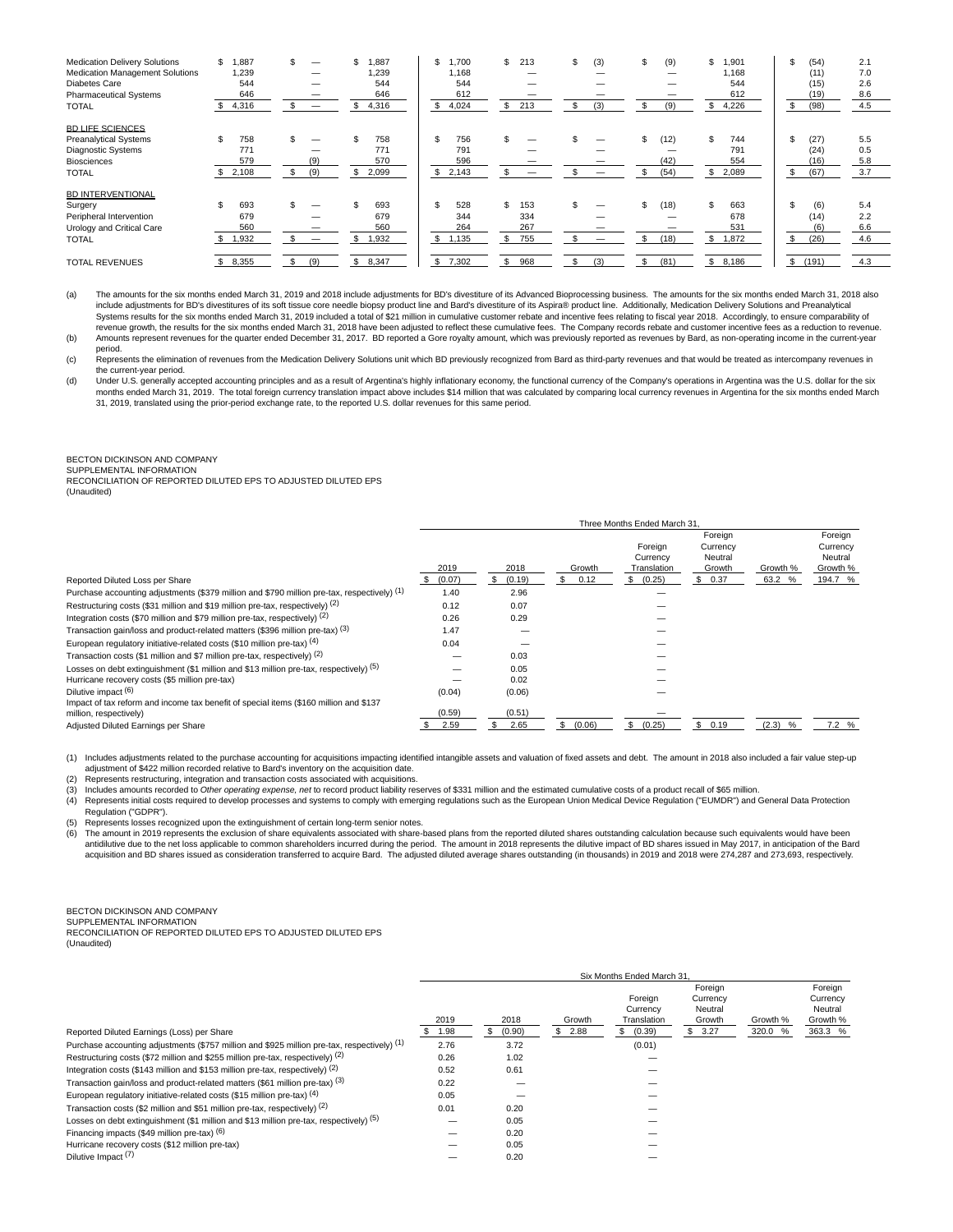Impact of tax reform and income tax benefit of special items (\$143 million and \$2 million,

| respectively) (8)                             |      | 1 U.L        |      | $\overline{\phantom{a}}$ |      |   |      |
|-----------------------------------------------|------|--------------|------|--------------------------|------|---|------|
| hetzuibA<br>Diluted<br>Share<br>-arnings<br>. | 5.29 | $ -$<br>5.15 | 0.14 | (0.40)                   | 0.54 | . | 10.5 |

- (1) Includes adjustments related to the purchase accounting for acquisitions impacting identified intangible assets and valuation of fixed assets and debt. The amount in 2018 also included a fair value step-up
- adjustment of \$422 million recorded relative to Bard's inventory on the acquisition date. (2) Represents restructuring, integration and transaction costs associated with acquisitions.
- (3) Includes amounts recorded to Other operating expense, net to record product liability reserves of \$331 million and the estimated cumulative costs of a product recall of \$65 million. Also includes the pre-tax gain of<br>\$3
- (4) Represents initial costs required to develop processes and systems to comply with emerging regulations such as the EUMDR and GDPR.
- (5) Represents losses recognized upon the extinguishment of certain long-term senior notes. (6) Represents financing impacts associated with the Bard acquisition.
- 
- (7) Represents the dilutive impact of BD shares issued in May 2017, in anticipation of the Bard acquisition and BD shares issued as consideration transferred to acquire Bard. The adjusted diluted average shares outstanding (in thousands) was 246,179.<br>(8) The amounts for the six months ended March 31, 2019 and 2018 included additional tax expense, net, of \$20 million and \$275 million, respectively, relating to new U.S. tax legisla
- 

BECTON DICKINSON AND COMPANY SUPPLEMENTAL INFORMATION FY 2019 OUTLOOK RECONCILIATION

|                                  | FY2018              | FY2019 Outlook |                  |                |  |
|----------------------------------|---------------------|----------------|------------------|----------------|--|
|                                  | Revenues            | % Change       | <b>FX</b> Impact | % Change FXN   |  |
| <b>BDX Revenue</b>               | 15.983              | 8.0% to 9.0%   | $~2.5\%$         | 10.5% to 11.5% |  |
| <b>Comparable Revenue Growth</b> | <b>BD</b> Including |                |                  |                |  |
|                                  |                     |                |                  |                |  |

|                                |                    | Bard   |                            |
|--------------------------------|--------------------|--------|----------------------------|
|                                | FY2018<br>Revenues |        | FY2019 Outlook             |
|                                |                    |        | % Change FXN<br>Comparable |
| <b>BDX As Reported Revenue</b> | S                  | 15.983 |                            |
| Bard Q1                        |                    | 968    |                            |
| Intercompany Adjustment        |                    | (3)    |                            |
| Rebate Adjustment              |                    | (21)   |                            |
| Divestiture Adjustment (1)(2)  |                    | (124)  |                            |
| BDX NewCo Comparable Revenue   |                    | 16.803 | 5.0% to 6.0%               |

FXN - Foreign Currency Neutral

### BECTON DICKINSON AND COMPANY SUPPLEMENTAL INFORMATION

FY 2019 OUTLOOK RECONCILIATION (continued)

|                                       | FY2018        | FY2019 Outlook |
|---------------------------------------|---------------|----------------|
|                                       |               | % Change FXN   |
|                                       | Revenues      | Comparable     |
| BD Medical As Reported Revenue        | S<br>8.616    |                |
| Bard Q1                               | 213           |                |
| Intercompany Adjustment               | (3)           |                |
| Rebate Adjustment                     | (9)           |                |
| <b>BD Medical Comparable Revenue</b>  | 8,817         | 5.0% to 6.0%   |
| BD Life Sciences As Reported Revenue  | \$<br>4.330   |                |
| Rebate Adjustment                     | (12)          |                |
| Divestiture Adiustment (1)            | (106)         |                |
| BD Life Sciences Comparable Revenue   | - \$<br>4.212 | 4.0% to 5.0%   |
| BD Interventional as Reported Revenue | \$<br>3.037   |                |
| Bard Q1                               | 755           |                |
| Divestiture Adjustment (2)            | (18)          |                |
| BD Interventional Comparable Revenue  | 3,774         | 4.5% to 5.5%   |

FXN - Foreign Currency Neutral

(1) Excludes the impact from the divestiture of BD's Advanced Bioprocessing business.<br>(2) Excludes the impact from the divestitures of BD's soft tissue core needle biopsy product line and Bard's Aspira product line of tunn accessories.

BECTON DICKINSON AND COMPANY SUPPLEMENTAL INFORMATION FY 2019 OUTLOOK RECONCILIATION (continued)

| Reported Fully Diluted Earnings per Share             | 0.60 |
|-------------------------------------------------------|------|
| Purchase accounting adjustments (\$1.733 billion pre- |      |
| tax) <sup>(1)</sup>                                   | 6.55 |

|                     |                             | FY2019 Outlook |  |
|---------------------|-----------------------------|----------------|--|
| Full Year<br>FY2018 | Full Year<br>FY2019 Outlook | % Increase     |  |
| 0.60                |                             |                |  |